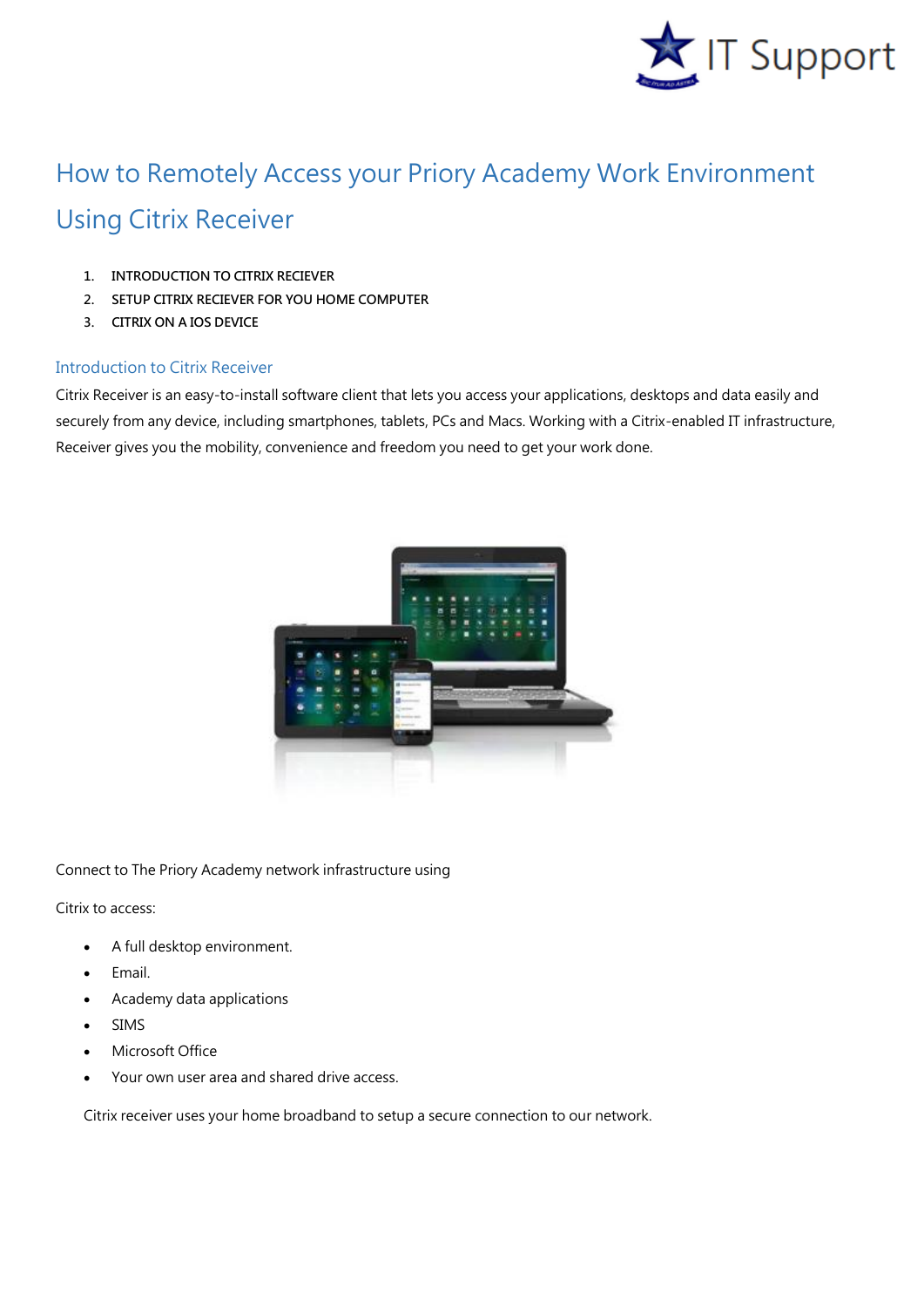



## Setup Citrix for Your Home Computer

To use Citrix receiver you first need to visit this link [https://desktop.prioryacademies.co.uk.](https://desktop.prioryacademies.co.uk/) Log on to the Citrix front end by entering your Priory Academy domain username and Password.

| A altres://desktop.prioryacademies.co.uk/vpn/index.html | $\boxed{\mathcal{P} \times \triangleq \mathcal{C}}$<br>RetScaler Gateway<br>$\times$ |               |
|---------------------------------------------------------|--------------------------------------------------------------------------------------|---------------|
|                                                         |                                                                                      |               |
| <b>Citrix Receiver</b>                                  | Please log on<br>User name:<br>Password:<br>Log On                                   |               |
|                                                         |                                                                                      |               |
| $\sqrt{2}$                                              |                                                                                      | $\rightarrow$ |

When prompted to install Receiver tick "I agree" and click install.

Your browser will then begin to download Receiver, if you are using Internet Explorer you will need to choose to "Run" the application on the pop-up at the bottom of your screen.

If you do not wish to Install Citrix Receiver choose to Log on without installing the application and your desktop will load in a Web Browser window, however you will not have access to local drives or devices on your computer.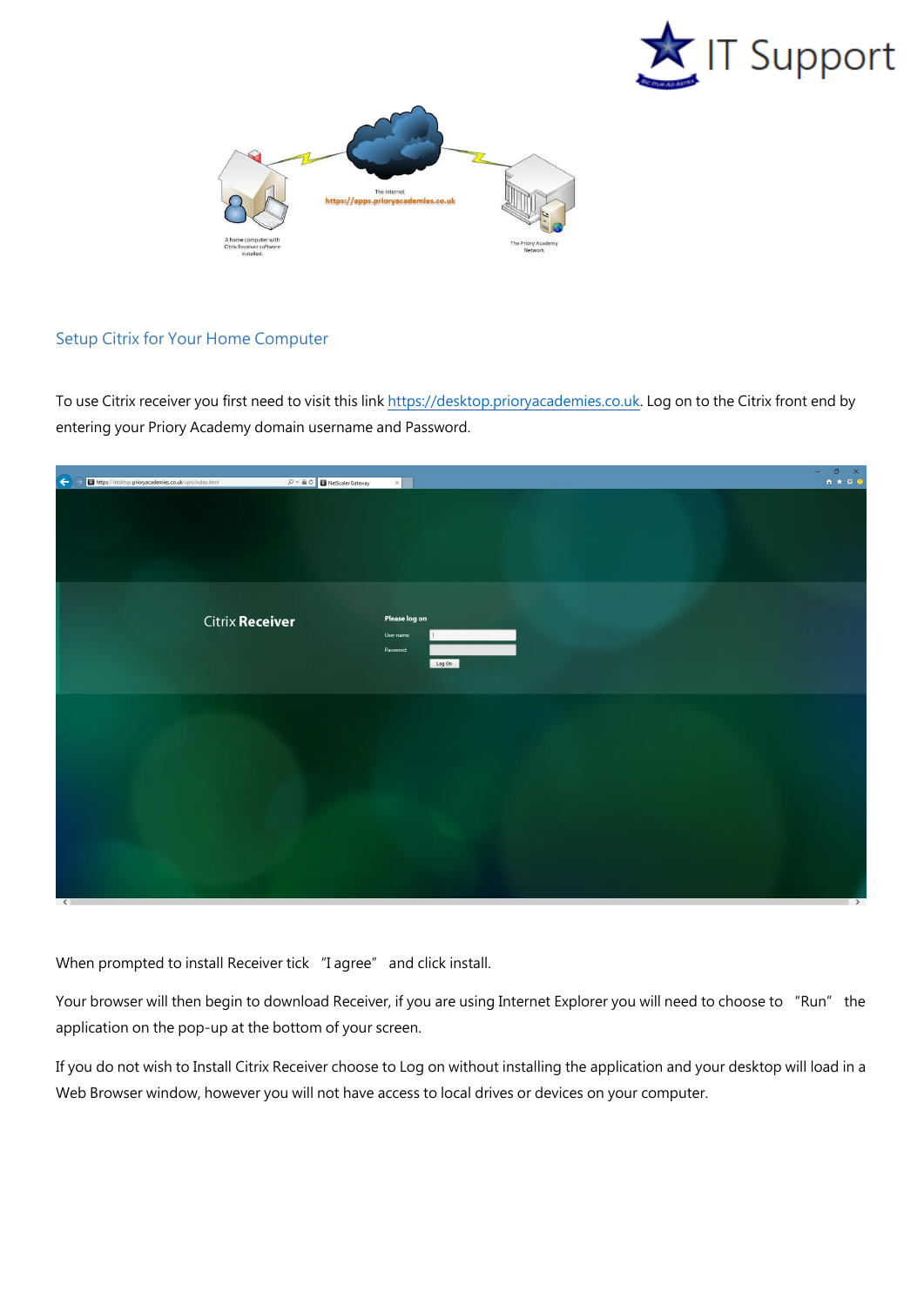

| Install Citrix Receiver to access your applications      |  |
|----------------------------------------------------------|--|
| 22 I eqree with the Citrix license autoconant<br>Install |  |
| Security details<br><b>Lugion</b>                        |  |

Once the installer has finished downloading, run it and follow the on-screen instructions to correctly install it.

|                                                              | Citra Receiver  |                                                              | $\overline{\mathbf{u}}$                                             |   |
|--------------------------------------------------------------|-----------------|--------------------------------------------------------------|---------------------------------------------------------------------|---|
|                                                              |                 | Welcome to Citrix Receiver Setup                             |                                                                     |   |
|                                                              | Citrix Receiver | Clok Install to install Citrix Receiver on your<br>computer. |                                                                     |   |
| Citrix Receiver                                              |                 | $\Sigma$                                                     |                                                                     |   |
| Installing<br>Please wait while Citrix Receiver is installed |                 | $\circledcirc$                                               |                                                                     |   |
|                                                              |                 |                                                              |                                                                     |   |
|                                                              |                 |                                                              | Cancel<br><b>Install</b>                                            |   |
|                                                              |                 |                                                              |                                                                     |   |
|                                                              |                 |                                                              |                                                                     |   |
|                                                              |                 |                                                              |                                                                     |   |
|                                                              |                 |                                                              |                                                                     |   |
|                                                              |                 | Citrix Receiver                                              |                                                                     | 容 |
|                                                              |                 |                                                              | You must restart your computer to complete the installation. Do you |   |
|                                                              |                 |                                                              | want to automatically restart it now?                               |   |

If at any point the installer requests you for a **server address** you need to enter "desktop.prioryacademies.co.uk" this should prompt you for your password, use the same username and password that you use to log into the computers in school.

If you do not get the prompt to enter the server address you need to launch Citrix Receiver on your PC

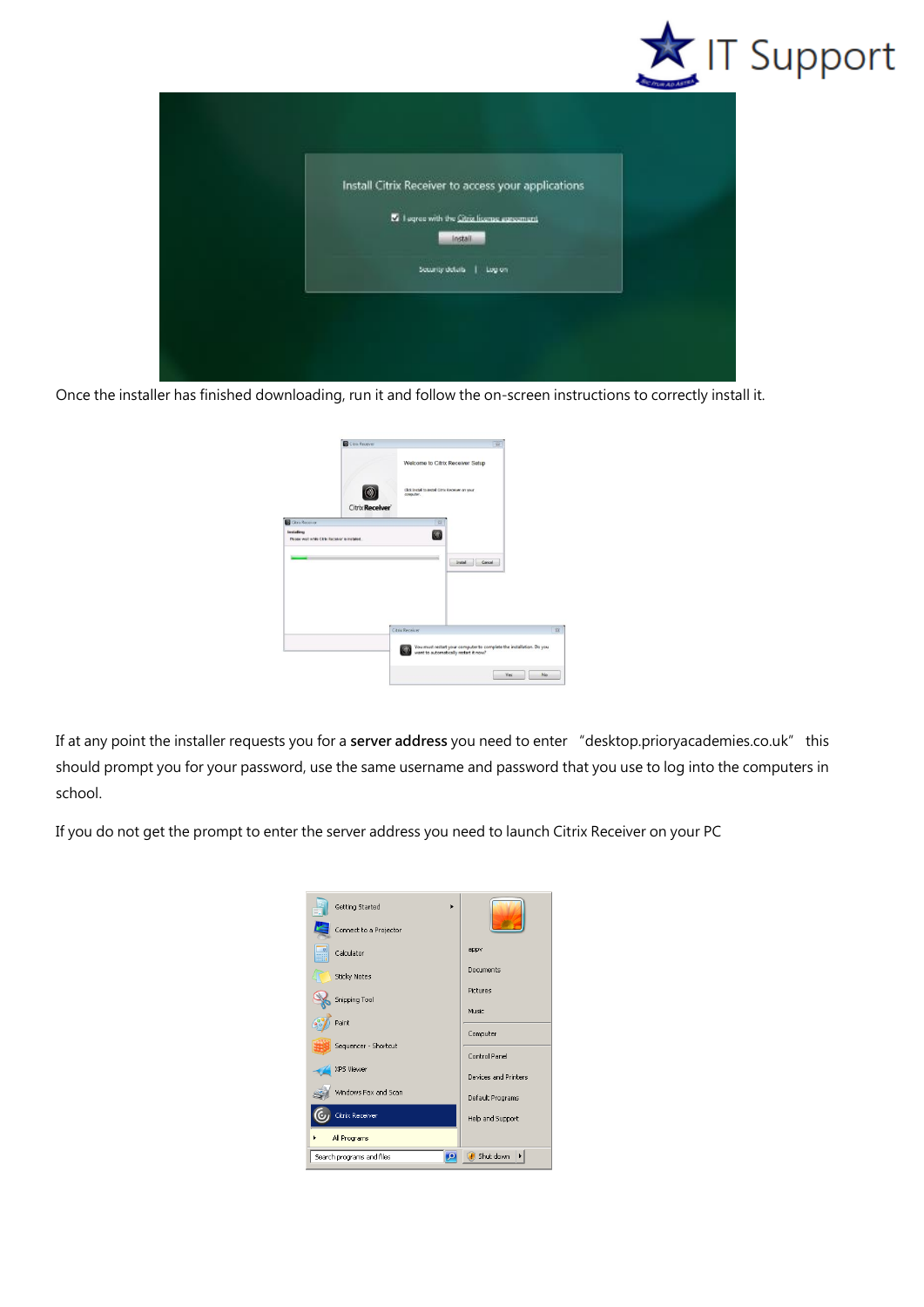

return to th[e remote access webpage](https://desktop.prioryacademies.co.uk/) [\(https://desktop.prioryacademies.co.uk\)](https://desktop.prioryacademies.co.uk/)

This time, when you log in it may prompt you to run the Citrix Plugin, if it does this accept.

When you login you'll see your available desktop. Click the desktop.



Once you click this your browser should launch Citrix Receiver and start the desktop.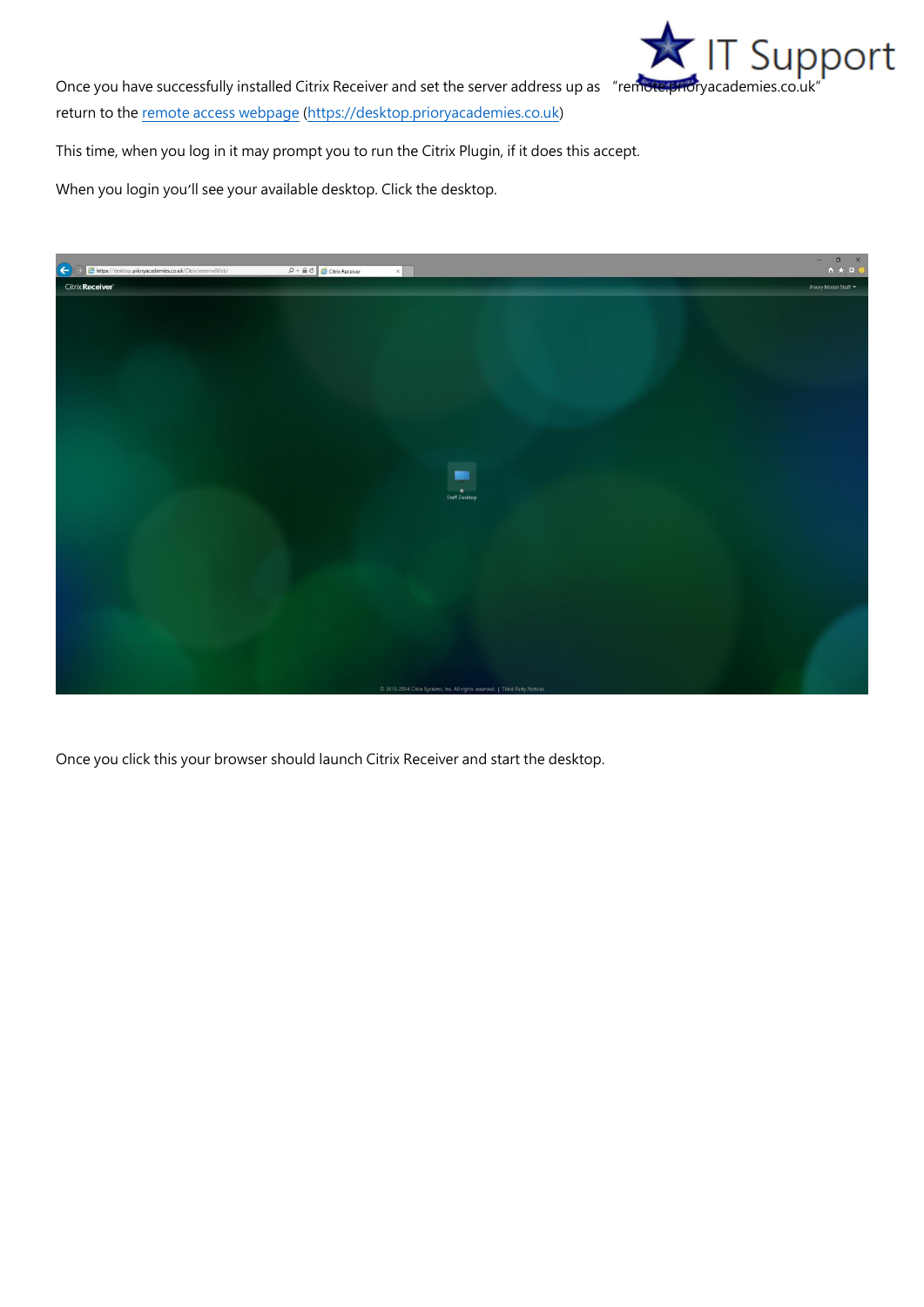## Citrix on a IOS Device





First go to the app store, search for Citrix receiver and then download it

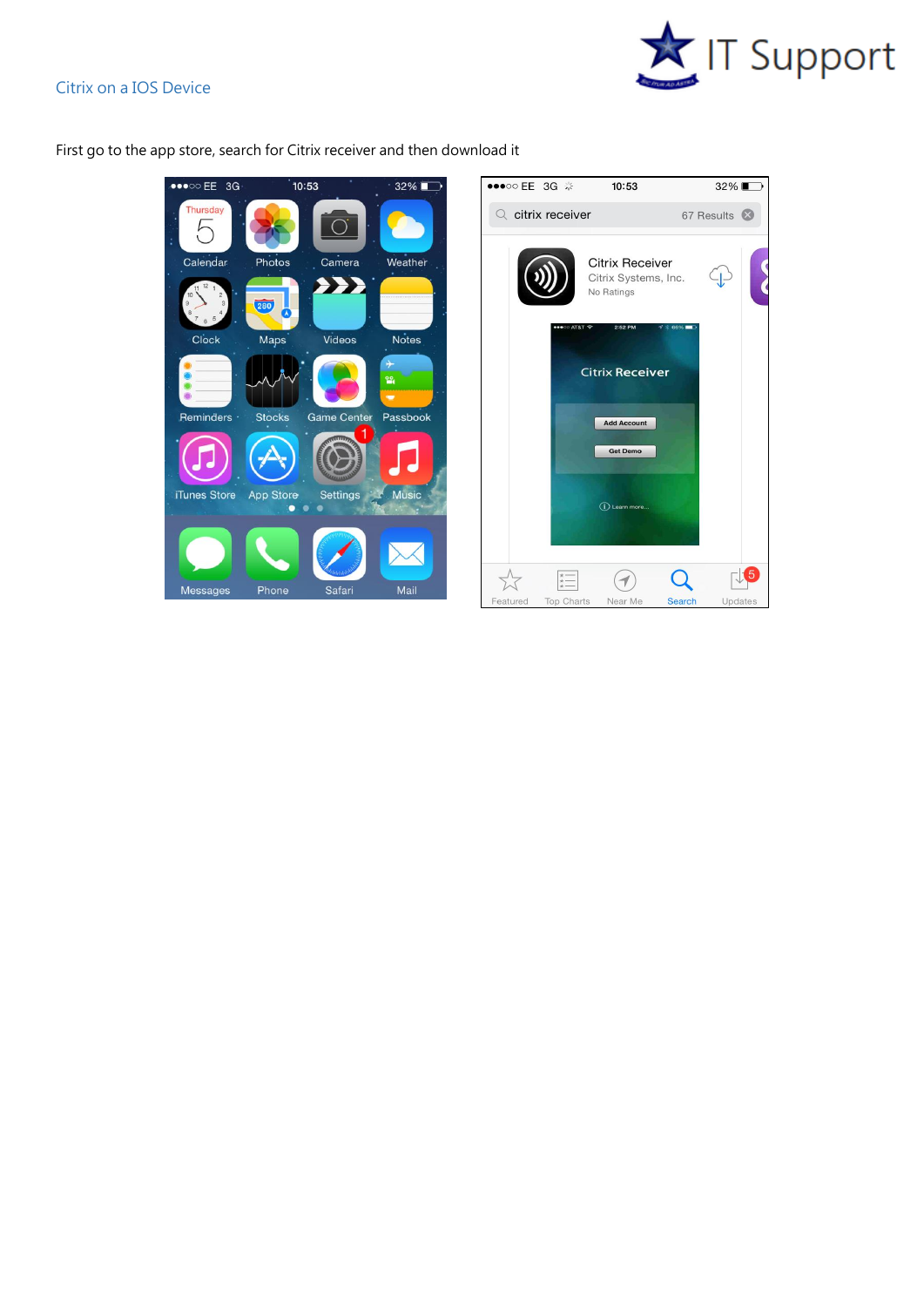

Once the application has been installed, select add account and fill out the appropriate details (your work email)

| $\bullet\bullet\bullet\circ\text{EE}$ 3G | 10:56                  | 32% | $\bullet \bullet \bullet \circ \circ \mathsf{EE}$ 3G | 10:57                   | $32\%$ |
|------------------------------------------|------------------------|-----|------------------------------------------------------|-------------------------|--------|
|                                          | Log On                 | ✿   |                                                      | Verifying               |        |
|                                          |                        |     |                                                      |                         |        |
|                                          | <b>Citrix Receiver</b> |     | <b>Address</b>                                       | jambridge@prioryacademi |        |
|                                          |                        |     |                                                      |                         |        |
|                                          | <b>Add Account</b>     |     | <b>Use Smartcard</b>                                 |                         |        |
|                                          |                        |     |                                                      |                         |        |
|                                          | <b>Get Demo</b>        |     |                                                      |                         |        |
|                                          |                        |     |                                                      |                         |        |
|                                          |                        |     |                                                      |                         |        |
|                                          | Learn more             |     |                                                      |                         |        |
|                                          |                        |     | Options                                              |                         |        |

Once you get to the screen below, fill out your user details that you use for school computers and put the domain as "prioryacademies.co.uk"